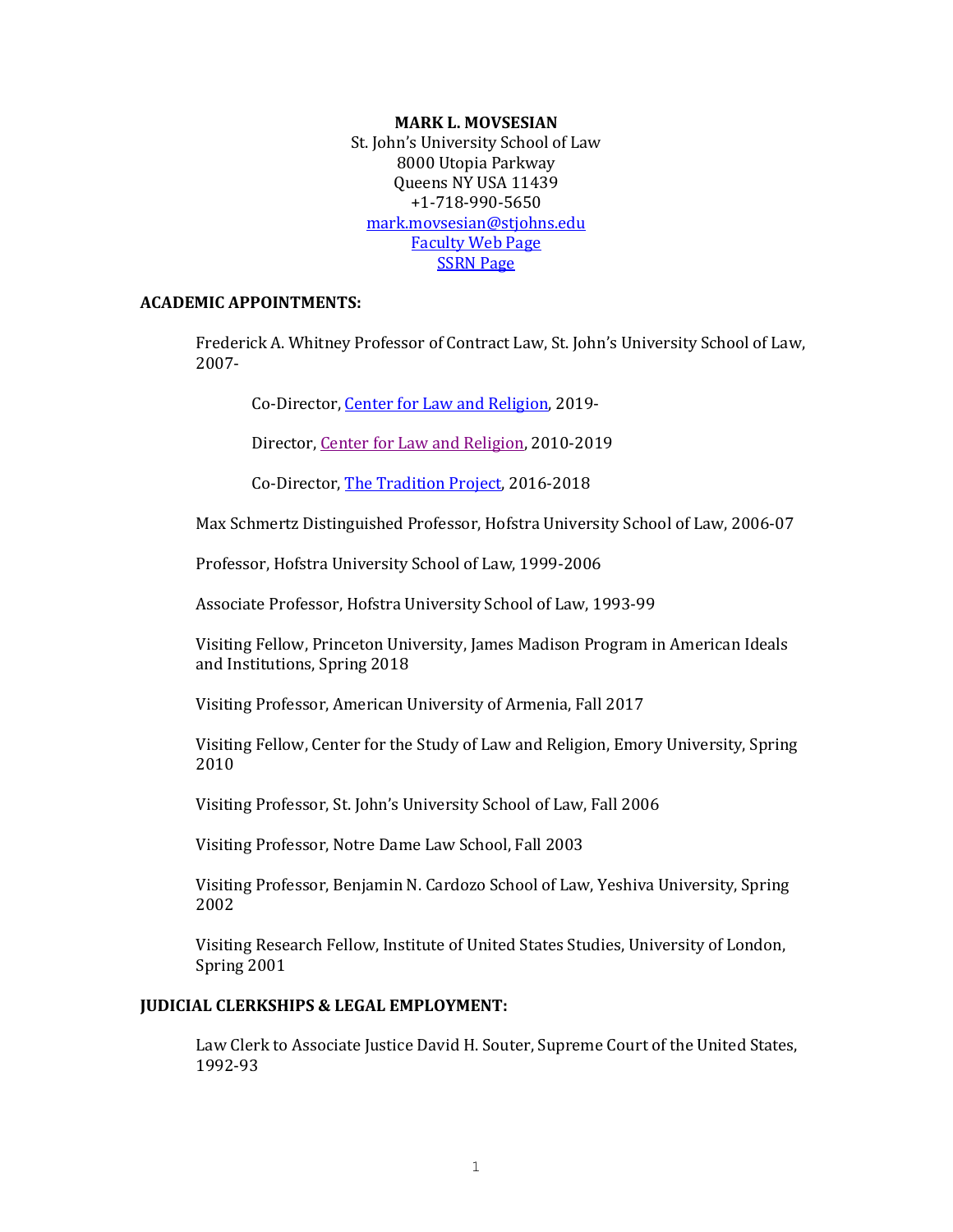## **JUDICIAL CLERKSHIPS & LEGAL EMPLOYMENT (cont.):**

Attorney-Adviser, Office of Legal Counsel, United States Department of Justice, 1989-92

Law Clerk to Harrison L. Winter, Chief Judge, United States Court of Appeals for the Fourth Circuit, 1988-89

# **EDUCATION:**

Harvard University

J.D. *magna cum laude*, 1988 Sears Prize Editor, Harvard Law Review Teaching Assistant, Federal Litigation Course Law Tutor, Eliot House, Harvard College

A.B. *summa cum laude* in History, 1985 Phi Beta Kappa Detur Prize Charles Warren Undergraduate Prize Fellow

# **SCHOLARSHIP:**

Law, Religion, and the Covid Crisis, 37 J.L. & RELIGION (forthcoming 2022)

Masterpiece Cakeshop *[and the Future of Religious Freedom](https://papers.ssrn.com/sol3/papers.cfm?abstract_id=3287325)*, 42 HARV. J.L. &PUB. POL'Y 711 (2019)

*The Limits of* [Doux Commerce,](https://papers.ssrn.com/sol3/papers.cfm?abstract_id=3099712) 9 WM. & MARY BUS. L. REV. 449 (2018) (symposium contribution)

*[Of Human Dignities](http://papers.ssrn.com/sol3/papers.cfm?abstract_id=2770738)*, 91 NOTRE DAME LAW REVIEW 1517 (2016)

*[Defining Religion in American Law: Psychic Sophie and the Rise of the Nones](http://www.eui.eu/Projects/ReligioWest/Documents/events/workingpaper/RSCAS2014MovsesianIII.pdf)*, EUROPEAN UNIVERSITY INSTITUTE WORKING PAPER SERIES, RSCAS 2014/19 (2014)

*[Book Review: Religion without God](http://booksandjournals.brillonline.com/content/journals/10.1163/18710328-12341264;jsessionid=ai3e1lpi5w6h.x-brill-live-02)*, 9 RELIGION & HUMAN RIGHTS 93 (2014)

*[Introduction: State-Sponsored Religious Displays in the U.S. and Europe](http://www.stjohns.edu/sites/default/files/documents/admission/131204_law_jcls_wf_introduction.pdf)*, 52 J. CATH. LEGAL STUD. 1 (2013) (symposium introduction)

*Samuel A. Alito*, *in* THE JUSTICES OF THE UNITED STATES SUPREME COURT: THEIR LIVES AND MAJOR OPINIONS (Leon Friedman & Fred I. Israel eds.) (revised ed. 2013)

*[Crosses and Culture: State-Sponsored Religious Displays in the US and Europe](http://ojlr.oxfordjournals.org/content/1/2/338)*, 1 OXFORD J. L. & RELIGION 338 (2012) (reprinted in III RELIGION IN THE PUBLIC SPACE (Silvio Ferrari & Rinaldo Cristofori eds. 2013))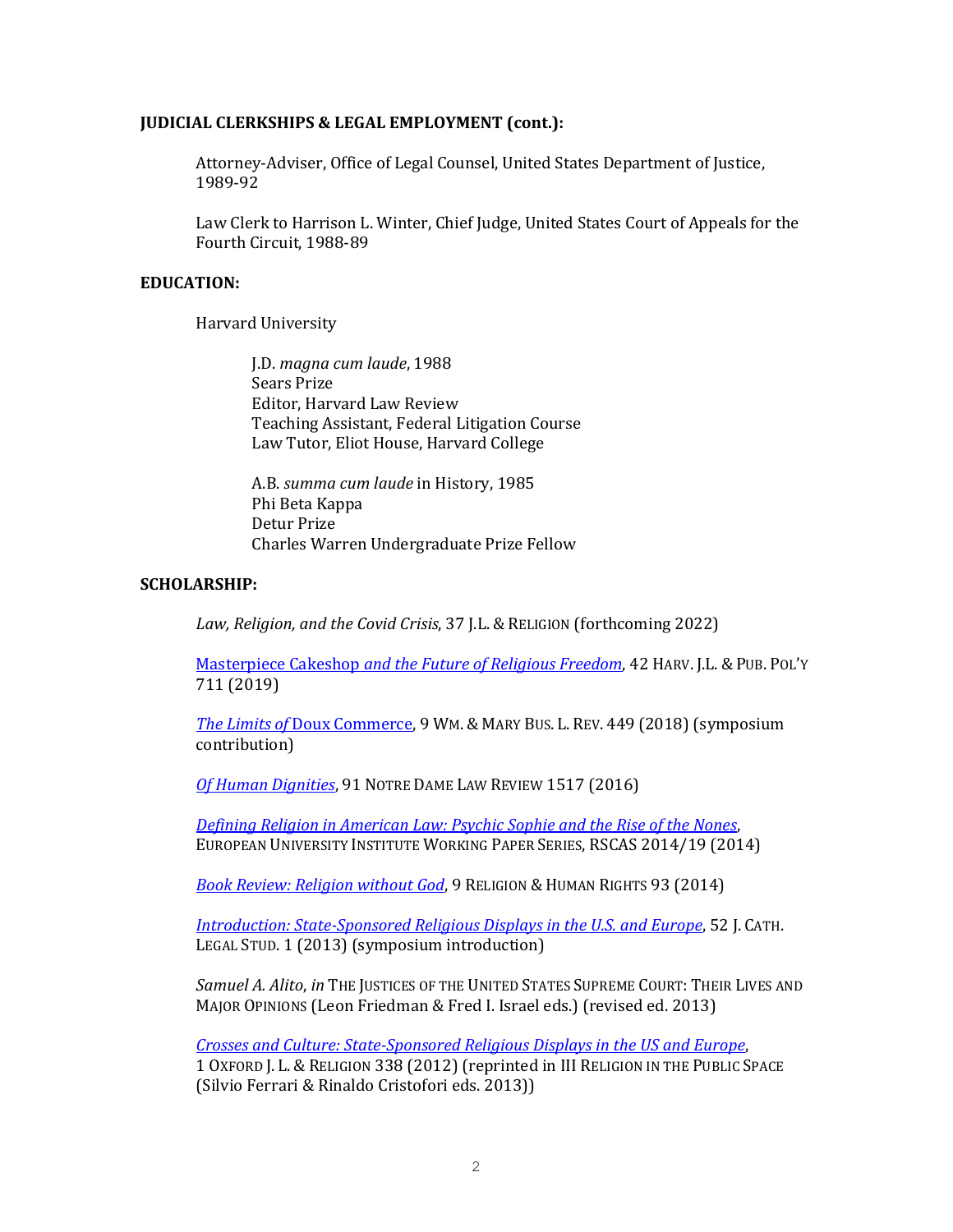# **SCHOLARSHIP (cont.):**

*[The Price of Ottoman Failure](http://papers.ssrn.com/sol3/papers.cfm?abstract_id=2047072)*, OASIS (7:14) (December 2011) (symposium contribution)

*[Introduction: Religious Legal Theory Symposium](http://www.stjohns.edu/academics/graduate/law/journals_activities/lawreview/issue/stj_law_review_vol_85_2.stj)*, 85 ST. JOHN'S L. REV. 397 (2011) (symposium contribution)

*[Foreword: Laïcité in Comparative Perspective](http://papers.ssrn.com/sol3/papers.cfm?abstract_id=1783824)*, 49 J. CATH. LEGAL STUD. 1 (2010) (symposium contribution)

*[Elusive Equality: The Armenian Genocide and the Failure of Ottoman Legal Reform](http://papers.ssrn.com/sol3/papers.cfm?abstract_id=1600745)*, 4 U. ST. THOMAS J.L. & PUB. POL'Y 1 (2010) (symposium contribution) (selected as Weekly Top Five Paper on SSRN)

*[Fiqh and Canons: Reflections on Islamic and Christian Jurisprudence](http://papers.ssrn.com/sol3/papers.cfm?abstract_id=1653995)*, 40 SETON HALL L. REV. 861 (2010) (symposium contribution)

*[International Commercial Arbitration and International Courts](http://papers.ssrn.com/sol3/papers.cfm?abstract_id=1267242)*, 18 DUKE J. COMP. & INT'L L. 423 (2008) (symposium contribution)

*[Judging International Judgments](http://papers.ssrn.com/sol3/papers.cfm?abstract_id=987332)*, 48 VA. J. INT'L L. 65 (2007)

*Williston [as Conservative-Pragmatist](http://papers.ssrn.com/sol3/papers.cfm?abstract_id=1026356)*, 32 SOUTHERN ILL. U.L.J. 135 (2007) (symposium contribution)

*[Formalism in American Contract Law: Classical and Contemporary](http://papers.ssrn.com/sol3/papers.cfm?abstract_id=894281)*, 12 IUS GENTIUM 115 (2006) (symposium contribution)

*A Good Idea*, 33 HOFSTRA L. REV. 1121 (2005) (symposium introduction)

*[The Sutherland Report and Dispute Settlement](http://papers.ssrn.com/sol3/papers.cfm?abstract_id=709243)*, 2 INT'L ORG. L. REV. 201 (2005) (symposium contribution)

*[Rediscovering Williston](http://papers.ssrn.com/sol3/papers.cfm?abstract_id=602004)*, 62 WASH. & LEE L. REV. 207 (2005)

*[Against Global Governance](http://papers.ssrn.com/sol3/papers.cfm?abstract_id=545602) in the WTO*, 45 HARV. INT'L L.J. 353 (2004) (with John O. McGinnis) (reprinted in ICFAI J. INT'L BUS. L. (July 2005) (India))

*International Decisions – United States Continued Dumping and Subsidy Offset Act of 2000*, 98 AM. J. INT'L L. 150 (2004)

*[Enforcement of WTO Rulings: An Interest Group Analysis](http://papers.ssrn.com/sol3/papers.cfm?abstract_id=444640)*, 32 HOFSTRA L. REV. 1 (2003) (essay)

*Two Cheers for Freedom of Contract*, 23 CARDOZO L. REV. 1529 (2002) (review essay)

*[The World Trade Constitution](http://papers.ssrn.com/sol3/papers.cfm?abstract_id=274520)*, 114 HARV. L. REV. 511 (2000) (with John O. McGinnis) (published in Chinese as THE WORLD TRADE CONSTITUTION (Chinese trans. Zhang Baosheng & Thomas Y. Man, 2004)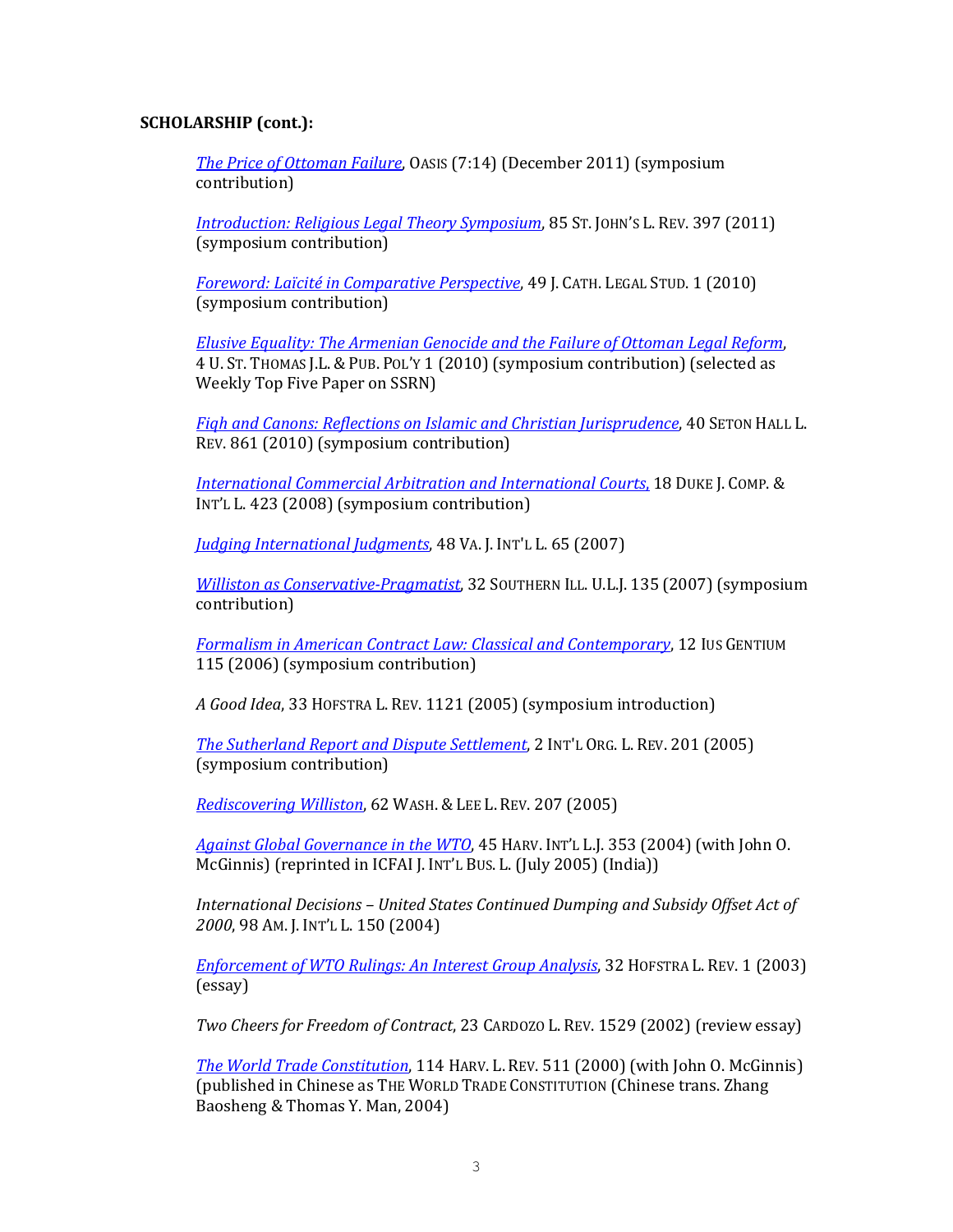# **SCHOLARSHIP (cont.):**

*Sovereignty, Compliance, and the World Trade Organization: Lessons from the History of Supreme Court Review*, 20 MICH. J. INT'L L. 775 (1999)

*Are Statutes Really "Legislative Bargains"? The Failure of the Contract Analogy in Statutory Interpretation*, 76 N.C. L. REV. 1145 (1998)

*The Persistent Nation State and the Foreign Sovereign Immunities Act*, 18 CARDOZO L. REV. 1083 (1996) (symposium contribution)

*Severability in Statutes and Contracts*, 30 GA. L. REV. 41 (1995) (reprinted in 2 SUTHERLAND STATUTORY CONSTRUCTION § 44A:17 (6th ed. 2001) (Norman J. Singer ed.))

# **SELECTED SHORTER PIECES:**

*[A Narrow Victory for Religious Liberty](https://www.firstthings.com/web-exclusives/2020/11/christianity-and-the-future-of-american-conservatism)*, First Things Web Exclusive (June 2021)

*The [Myth of the Value-Neutral Market](https://www.firstthings.com/web-exclusives/2021/05/the-myth-of-the-value-neutral-market)*, First Things Web Exclusive (May 2021)

*[America and Armenia](https://www.firstthings.com/web-exclusives/2021/05/america-and-armenia)*, First Things Web Exclusive (May 2021)

*Armenia['s Future](https://www.firstthings.com/web-exclusives/2020/12/armenias-future)*, First Things Web Exclusive (December 2020)

*[Christianity and the Future of American Conservatism](https://www.firstthings.com/web-exclusives/2020/11/christianity-and-the-future-of-american-conservatism)*, First Things Web Exclusive (November 2020)

*[A Crisis in the Caucasus](https://lawliberty.org/a-crisis-in-the-caucasus/)*, Library of Law & Liberty (October 2020)

*[Christian Armenia](https://www.firstthings.com/web-exclusives/2020/10/christian-armenia-under-attack) Under Attack*, First Things Web Exclusive (October 2020)

*[Does the Court Have the Final Word](https://lawliberty.org/book-review/the-authority-of-judicial-review/)*, Library of Law & Liberty (September 2020)

*[Losing Faith in the Legal Academy](https://lawliberty.org/losing-faith-in-the-legal-academy/)*, Library of Law & Liberty (June 2020)

*[The Roberts Court Attempts a Compromise](https://www.firstthings.com/web-exclusives/2020/07/the-roberts-court-attempts-a-compromise)*, First Things Web Exclusive (June 2020)

*[Religious Liberty in Covid-19](https://lawliberty.org/religious-liberty-in-covid-19s-wake/)'s Wake*, Library of Law & Liberty (May 2020)

*[The Supreme Court is Poised to Deliver a Victory to School Choice Advocates](https://www.thepublicdiscourse.com/2020/02/60132/)*, Public Discourse (February 2020)

*[Revisiting the Armenian Question](https://lawliberty.org/revisiting-the-armenian-question/)*, Library of Law & Liberty (January 2020)

*[Tertullian and the Rise of Religious Freedom](https://kirkcenter.org/reviews/tertullian-and-the-rise-of-religious-freedom/)*, The University Bookman (August 2019)

*[The Devout and the Nones](https://www.firstthings.com/web-exclusives/2019/04/the-devout-and-the-nones)*, First Things Web Exclusive (April 2019)

American Legion *[and the Establishment Clause](https://www.firstthings.com/web-exclusives/2018/12/american-legion-and-the-establishment-clause)*, First Things Web Exclusive (December 2018)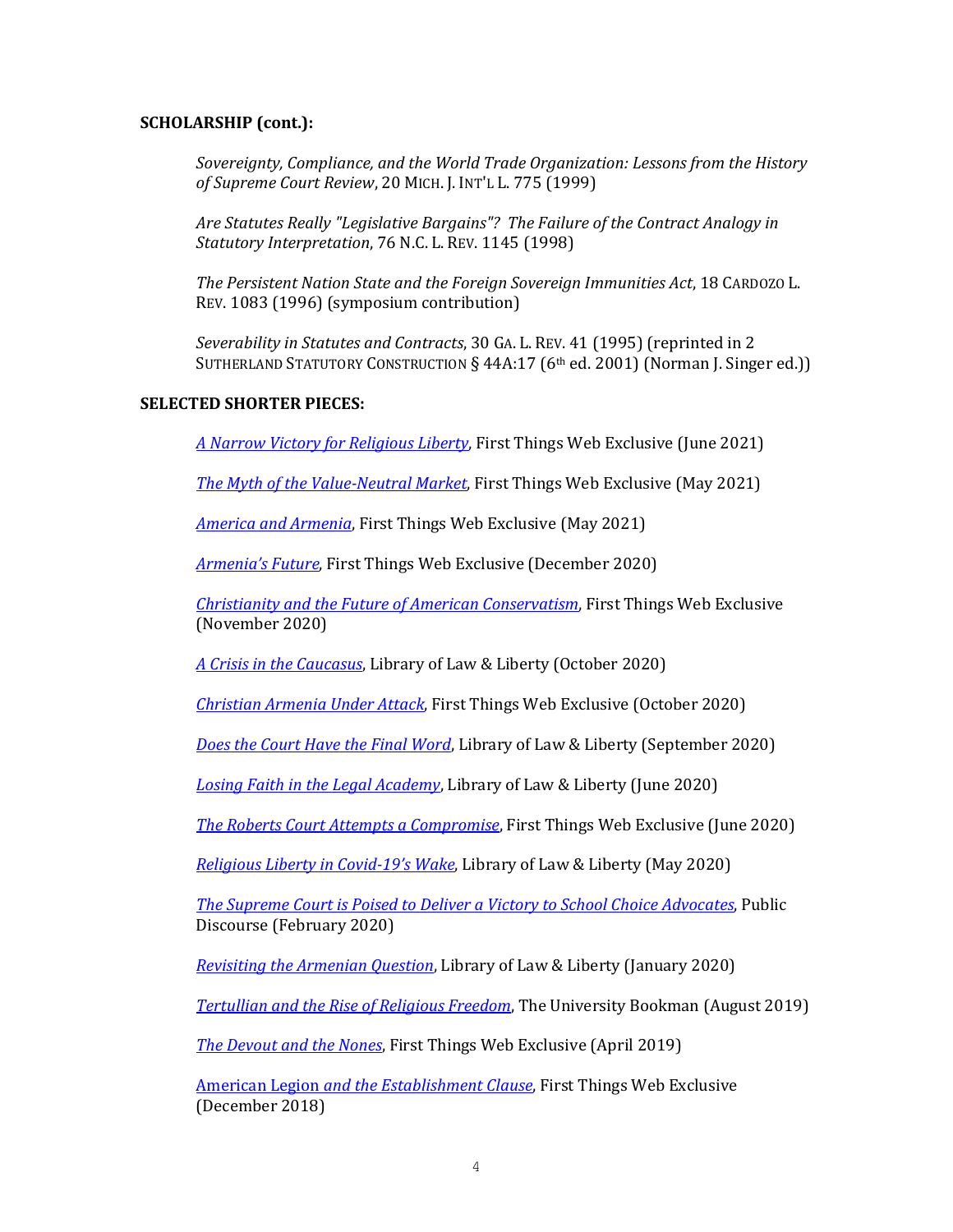# **SELECTED SHORTER PIECES (cont.):**

*[Wedding Cake Wars Take an Interesting UK Turn](https://lawliberty.org/wedding-cake-wars-take-an-interesting-british-turn/)*, Library of Law & Liberty (October 2018)

*[God, Man and the Law according to Judge Kavanaugh](https://www.lawliberty.org/2018/08/06/god-man-and-the-law-according-to-judge-kavanaugh/)*, Library of Law & Liberty (August 2018)

*[The Powerful Headwinds Confronting Religious Freedom](http://www.libertylawsite.org/2018/05/02/masterpiece-cakeshop-religious-freedom-nones/)*, Library of Law & Liberty (May 2018)

*[The New Divide in American Politics](https://www.firstthings.com/web-exclusives/2018/05/the-new-divide-in-american-politics)*, First Things Web Exclusive (May 2018)

*[Tradition and Going Topless](http://www.libertylawsite.org/2017/12/05/tradition-and-going-topless/)*, Library of Law & Liberty (December 2017)

*[Evangelicals and Orthodox Together](https://www.firstthings.com/web-exclusives/2017/11/evangelicals-and-orthodox-together)*, First Things Web Exclusive (November 2017)

*[Passion for Equality](https://www.firstthings.com/web-exclusives/2017/07/passion-for-equality)*, First Things Web Exclusive (July 2017)

*[The Clash of Traditions](http://www.libertylawsite.org/2017/07/07/the-clash-of-traditions/)*, Library of Law & Liberty (July 2017)

*[Is It Really Commercial Activity That Civilizes?](http://www.libertylawsite.org/book-review/is-it-really-commercial-activity-that-civilizes/)*, Library of Law & Liberty (June 2017)

*[Blasphemy in Denmark](https://www.firstthings.com/web-exclusives/2017/03/blasphemy-in-denmark)*, First Things Web Exclusive (February 2017)

*[When the Enlightenment and Evangelical Christianity Got Together](http://www.libertylawsite.org/2017/01/27/when-the-enlightenment-and-evangelical-christianity-got-together/)*, Library of Law and Liberty (January 2017)

*[Crèche Clash](https://www.firstthings.com/web-exclusives/2016/12/crche-clash)*, First Things Web Exclusive (December 2016)

*[No Protestants on the Bench](http://www.libertylawsite.org/2016/11/11/no-protestants-on-the-bench/)*, Library of Law & Liberty (November 2016)

*[The End of the Liberal Tradition](https://www.firstthings.com/web-exclusives/2016/08/the-end-of-the-liberal-tradition)*, First Things Web Exclusive (August 2016)

*[The Smartphone and the Virgin](http://www.firstthings.com/web-exclusives/2016/06/the-smartphone-and-the-virgin)*, First Things Web Exclusive (June 2016)

*[Christian but Not Religious](http://www.firstthings.com/web-exclusives/2016/02/christian-but-not-religious)*, First Things Web Exclusive (February 2016)

*[Tradition's Future](http://www.firstthings.com/web-exclusives/2016/02/christian-but-not-religious)*, First Things Web Exclusive (January 2016)

*[Religious Rights](http://www.firstthings.com/article/2016/01/religious-rights)*, FIRST THINGS (January 2016) (reviewing Samuel Moyn, Christian Human Rights (2015))

*[We Remember the Genocide](http://www.libertylawsite.org/2015/05/14/we-remember-the-genocide-and-we-must-avert-another/)—And We Must Avert Another*, Library of Law & Liberty (May 2015)

*[Losing Faiths](http://www.libertylawsite.org/book-review/losing-faiths/)*, Library of Law & Liberty (March 2015) (reviewing GERARD RUSSELL, HEIRS TO FORGOTTEN KINGDOMS (2014))

*[Forgetting the Christians](http://www.firstthings.com/web-exclusives/2014/08/forgetting-the-christians)*, First Things Online (August 2014)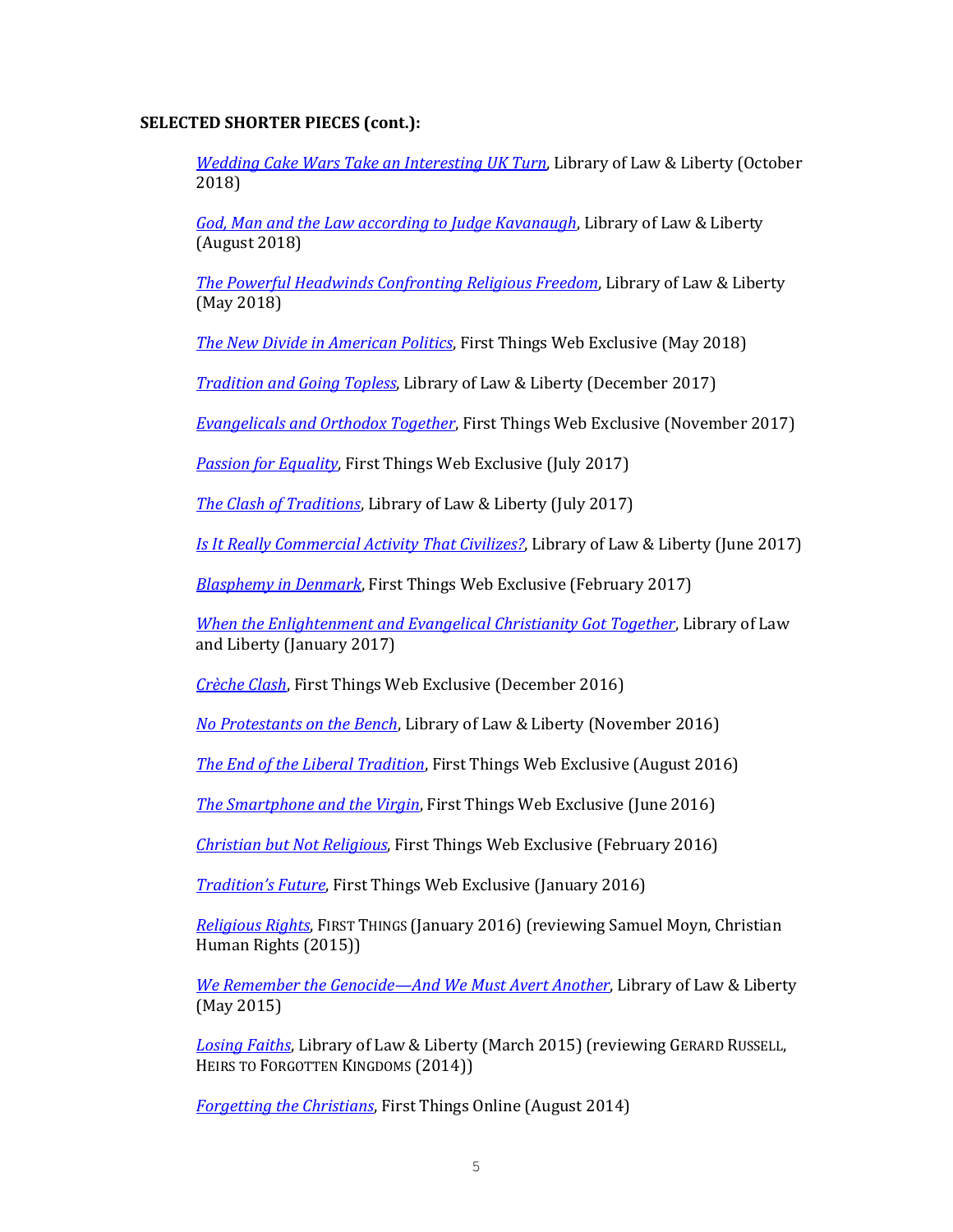# **SELECTED SHORTER PIECES (cont.):**

*[A Line Crossed in the Middle East](http://www.firstthings.com/web-exclusives/2014/07/a-line-crossed-in-the-middle-east)*, First Things Online (July 2014)

*[A Way Out of the For-Profit Conundrum](https://berkleycenter.georgetown.edu/responses/a-way-out-of-the-for-profit-conundrum)*, Berkley Center-Georgetown Blog (June 2014)

*[For the Copts: Disaster and Diaspora](http://www.hoover.org/publications/hoover-digest/article/165271)*, HOOVER DIGEST 131 (Winter 2014)

*[Armenian Golgotha](http://www.firstthings.com/article/2009/12/armenian-golgotha)*, FIRST THINGS, Jan. 2010 (reviewing GRIGORIS BALAKIAN, ARMENIAN GOLGOTHA: A MEMOIR OF THE ARMENIAN GENOCIDE, 1915-18 (Peter Balakian & Aris Sevag trans. 2009))

*[Innocents Abroad](http://www.firstthings.com/article/2007/07/004-innocents-abroad-1)*, FIRST THINGS, Aug.-Sept. 2007 (reviewing ROBERT KAGAN, DANGEROUS NATION (2006))

*[Battles Ancient and New for the Armenian Church](http://www.firstthings.com/onthesquare/2007/02/battles-ancient-and-new-for-th)*, *First Things* (Feb. 26, 2007)

*[Samuel Williston: Brief Life of a Resilient Legal Scholar](http://harvardmagazine.com/2006/01/samuel-williston.html)*, HARVARD MAGAZINE, Jan.-Feb. 2006 (essay)(reprinted in 2007 GREEN BAG ALM. 355 (annual anthology of exemplary legal writing))

*[Briefly Noted](http://www.firstthings.com/article/2007/01/briefly-noted--15)*, FIRST THINGS, Aug.-Sept. 2005 (review of MARK MAZOWER, SALONICA: CITY OF GHOSTS)

*[When Worlds Collide](http://www.firstthings.com/article/2007/01/when-worlds-collide--44)*, FIRST THINGS, Feb. 2005 (reviewing ORHAN PAMUK, SNOW)

*[Briefly Noted](http://www.firstthings.com/article/2007/01/briefly-noted-13)*, FIRST THINGS, June-July 2003 (review of JOHN BINNS, AN INTRODUCTION TO THE CHRISTIAN ORTHODOX CHURCHES)

## **BLOGS & PODCASTS:**

[Law and Religion](http://clrforum.org/category/mark-l-movsesian/) Forum (founder and contributor)

*[Legal Spirits](https://lawandreligionforum.org/category/podcasts/)* (founder and co-host)

[First Thoughts](http://www.firstthings.com/blogs/firstthoughts/author/mark-movsesian/) (contributor)

[Library of Law and Liberty](http://www.libertylawsite.org/author/mark-movsesian/) (contributor)

[The Volokh Conspiracy](https://reason.com/people/mark-movsesian/) (contributor)

#### **PRESENTATIONS:**

Federalist Society Faculty Division, Junior Scholars Colloquium, Commentator on Paper on "Free Exercise Partisanship"(2021)

Lomonosov Moscow State University Law Faculty, Speaker, Roundtable on Law and Religion (2020)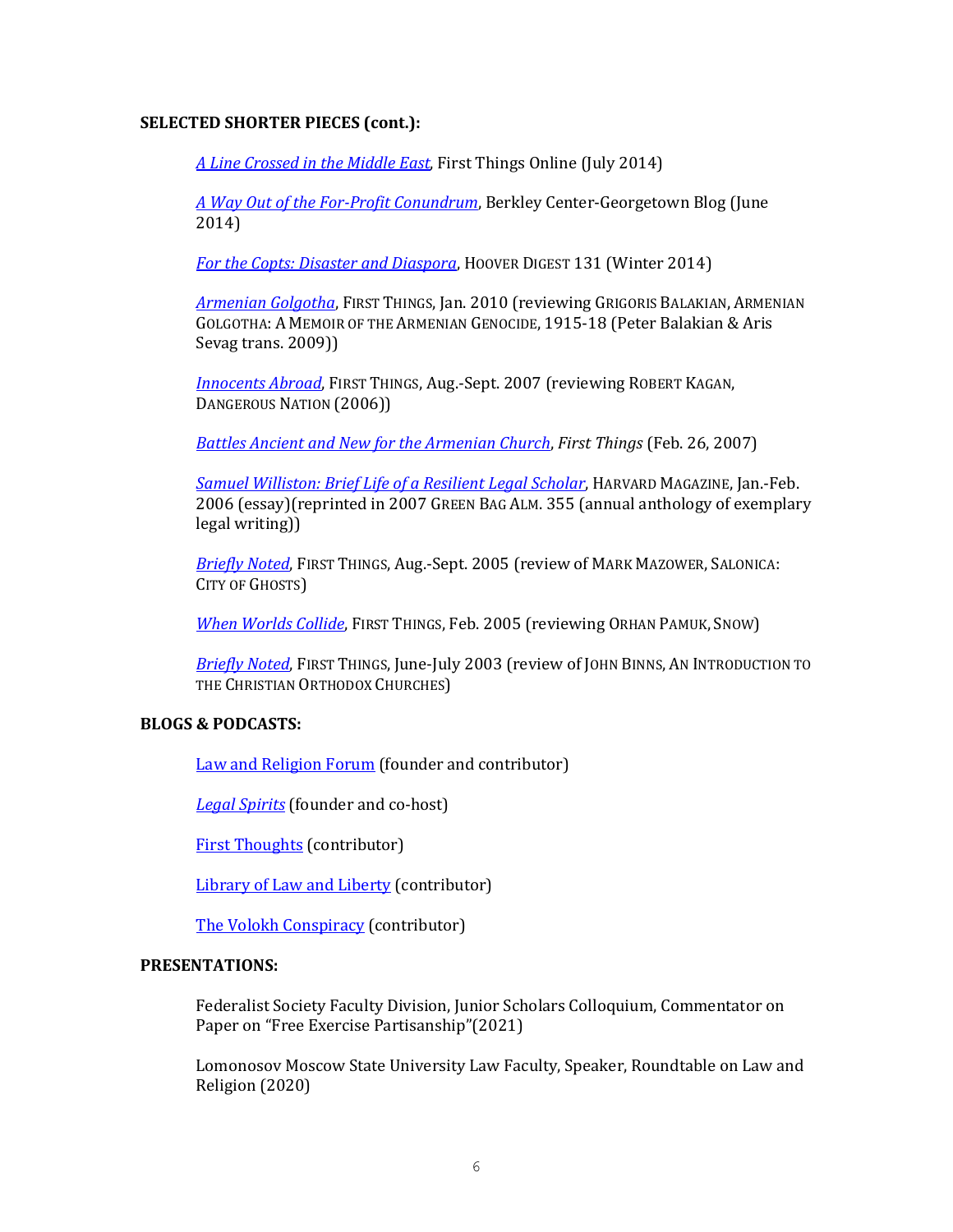St. John's University Institute for International Communication, Speaker, Roundtable on "The Crisis in the Caucasus"(2020)

Philos Project, Speaker, Roundtable on the Karabakh Crisis (2020)

BYU-Emory-St. John's Law Schools, Joint Webinar on "Law, Religion, and Coronavirus in the United States: A Six-Month Assessment," Moderator, Panel on Religious Organizations (2020)

Morningside Institute, Panelist, "Church-State Relations in a Time of Scandal" (2019)

The King's College, Constitution Day Address, *Cultural Norms and Religious Freedom* (2019)

Center for Law and Religion, Roundtable with Circuit Judges on Law and Religion Cases at the Supreme Court (2019)

Federalist Society Faculty Division, Junior Scholars Colloquium, Commentator on Paper on "First Amendment Categories of Harm" (June 2019)

George Mason University Law School, Center for the Study of the Administrative State, Conference on "Religion and the Administrative State," *Masterpiece Cakeshop and the Future of Religious Freedom* (2019)

Tradition Project III: "The Value of Tradition in the Global Context," Università LUMSA (Rome) (2018) (Conference Co-Director)

Notre Dame Center for Ethics and Culture Annual Conference, Panelist, "A House Divided–Polarization in Our Common Life" (2018)

Princeton University, Panelist, "Religious Freedom at Home and Abroad," Madison Program Annual Conference (2018)

Princeton University, Commentator, Conference on Law, Religion, and Complicity, University Center for Human Values (2018)

Princeton University, Madison Program Workshop Series, *The Future of Religious Freedom* (2018)

Colloquium on Religion and Liberalism, First Things Magazine (2018) (invited participant)

Columbia Law School, Guest Faculty, "Reading Group in the American Constitutional Tradition (2018)

George Mason University Law School, Center for the Study of the Administrative State, *The Future of Religious Freedom* (2018)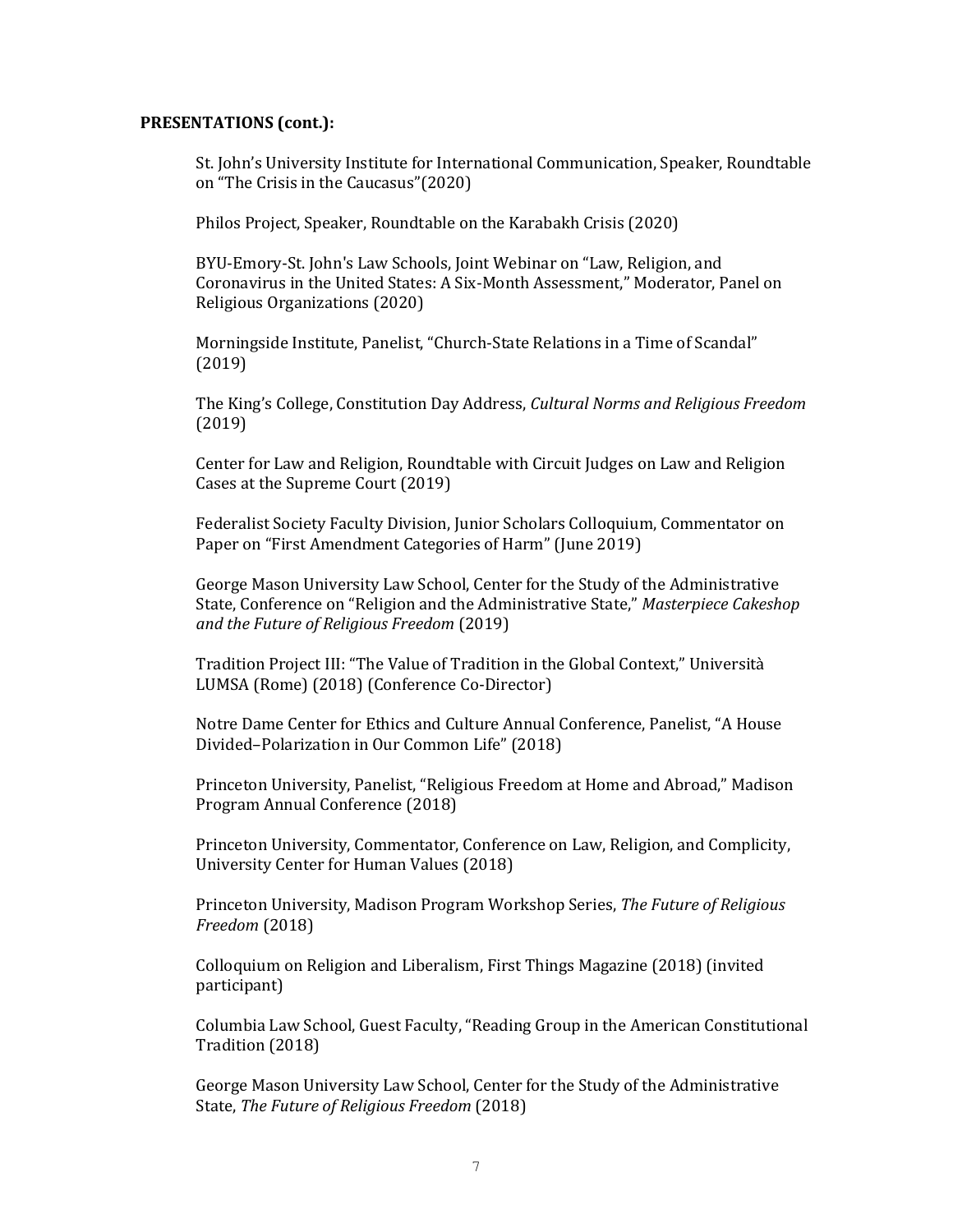Archons of the Ecumenical Patriarchate, Third International Conference on Religious Freedom (Washington) (2017), Panelist, "The History of the Christian Church"

Tradition Project II: "Tradition, Culture, and Citizenship," St. John's Center for Law & Religion (2017) (Conference Co-Director)

Fordham University Orthodox Christian Studies Center, Moderator, Panel on Trump, Putin, and Traditional Values (2017)

Colloquium on Freedom of Assembly and Religious Liberty, Liberty Fund (2017) (invited participant)

"Tradition and Traditionalisms Compared," Fondazione Bruno Kessler (Trento, Italy) (2017) (Conference Co-Director and Presenter)

Conference on Morality, Markets, and Contract Law, William and Mary Law School (2017), "The Limits of Doux Commerce"

Tradition Project I: "Tradition in Law and Politics," St. John's Center for Law & Religion (2016) (Conference Co-Director)

First Things Lecture Series (New York) (2016), *Of Human Dignities*

Università LUMSA (Rome) (2016), Faculty Lecture, *Of Human Dignities*

International Law and Religion Moot Court Competition (2016), Fondazione Marcianum (Venice), *Presentation of the Case*

Conference on the 50th Anniversary of *Dignitatis Humanae*, Notre Dame Law School (2015), *Of Human Dignities*

2015 Libertas Workshop on Religious Freedom, Invited Participant

ICON-S 2015 Conference on Public Law in an Uncertain World, Panelist, "The Foundation of an Uncertain Law"

Hudson Institute Conference on the Islamic State's Religious Cleansing (2015), Panelist, "Genocide and Crimes against Humanity: The Islamic State's Impact on Vulnerable Religious Minority Communities"

International Law and Religion Moot Court Competition (2015), Fondazione Marcianum (Venice), Judge

Panel on ISIS and Mideast Christians (2015), St. John's University School of Law, Moderator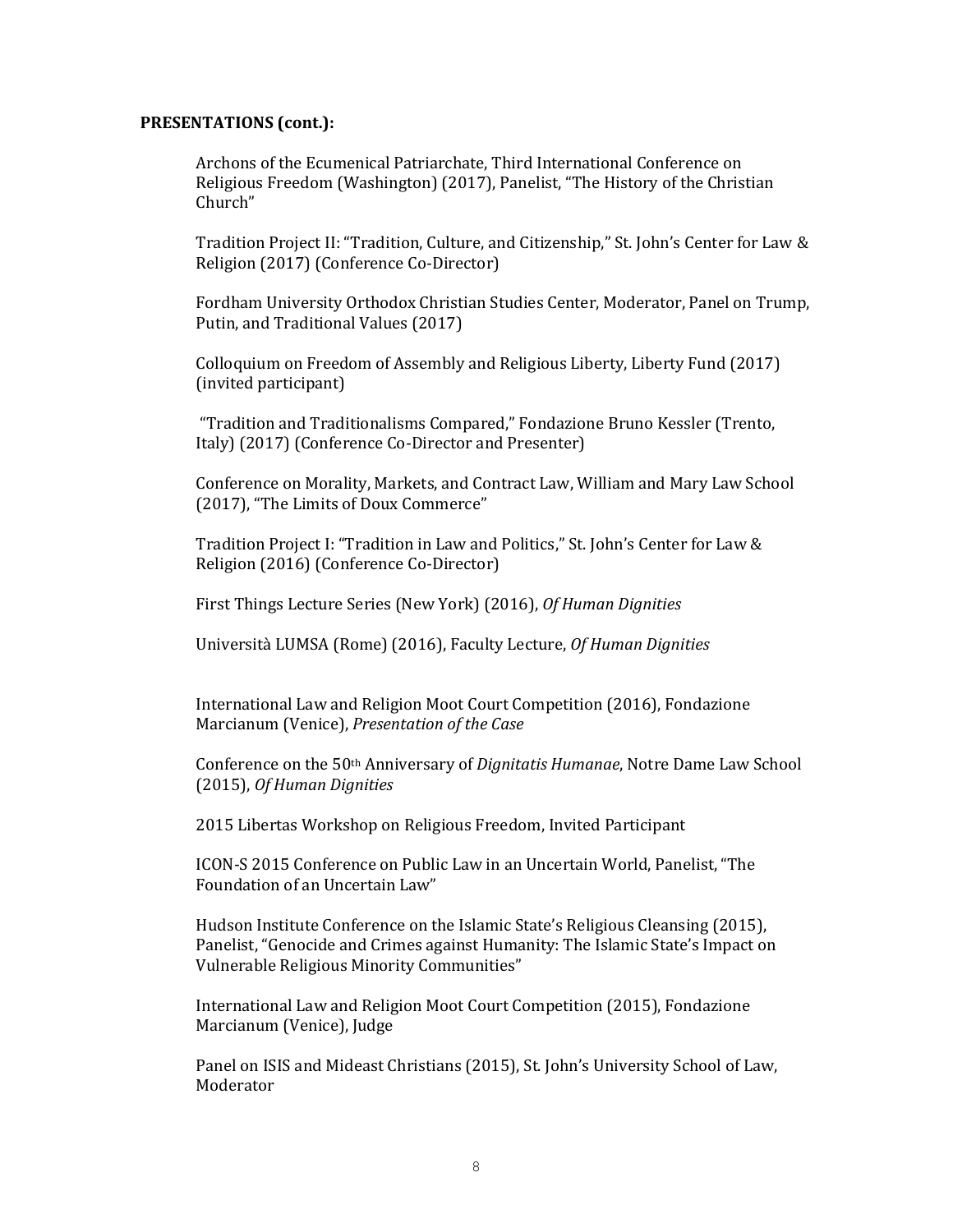Federal Bar Council Winter Bar Retreat (2015), Panelist, "The Evolution and Implications of the Religious Freedom Restoration Act"

American Historical Society Annual Meeting (2015), Panelist, "Contemporary Orthodox Christianity and Human Rights"

Lanier Theological Library Lecture Series (2014), *Religious Freedom for Mideast Christians: Yesterday and Today*

Conference on International Religious Freedom and the Global Clash of Values, St. John's University (Rome Campus) and Università LUMSA (2014), Conference Co-Director and Moderator, "Christian and Islamic Approaches to International Religious Freedom"

International Consortium of Law and Religion Scholars Biannual Conference (2013), *Is Religion Special?*

Annual Law and Religion Roundtable (2013), *Psychic Sophie and the Rise of the Nones*

European University Institute (2013), *Psychic Sophie and the Rise of the Nones* Religious Legal Theory Conference, Touro Law School (2013), *Religious Legal Theory and the Perspective of "Others"*

Religion Communicators Council Meeting (2013), *Law and Religion Today*

Guild of Catholic Lawyers (2012), *Public Religious Symbols*

St. Nersess Armenian Seminary (2012), *Christians in the Middle East*

Federal Bar Council Bench and Bar Retreat (2012), Panelist, "First Amendment: The State of Freedom of Religion in 2012"

Conference on State-Sponsored Religious Displays in the U.S. and Europe, St. John's University (Rome Campus) and Università LUMSA (2012), Conference Co-Director and Panelist, "State-Sponsored Religious Displays in Comparative Perspective"

Conference on the Changing Faces of Religion and Secularity, Harvard Law School (2012), *Crosses and Culture: State-Sponsored Religious Displays in the United States and Europe*

Conference of Religiously Affiliated Law Schools, Touro Law School, Panel on the Place of Law and Religion Institutes in the Law School and the University (2012)

Roundtable on Liberty and the Protestant Reformation, The Liberty Fund (2012) (invited participant)

Fordham Law School Institute on Religion, Law and Lawyers' Work (2012), *Sharing Sacred Space in Jerusalem*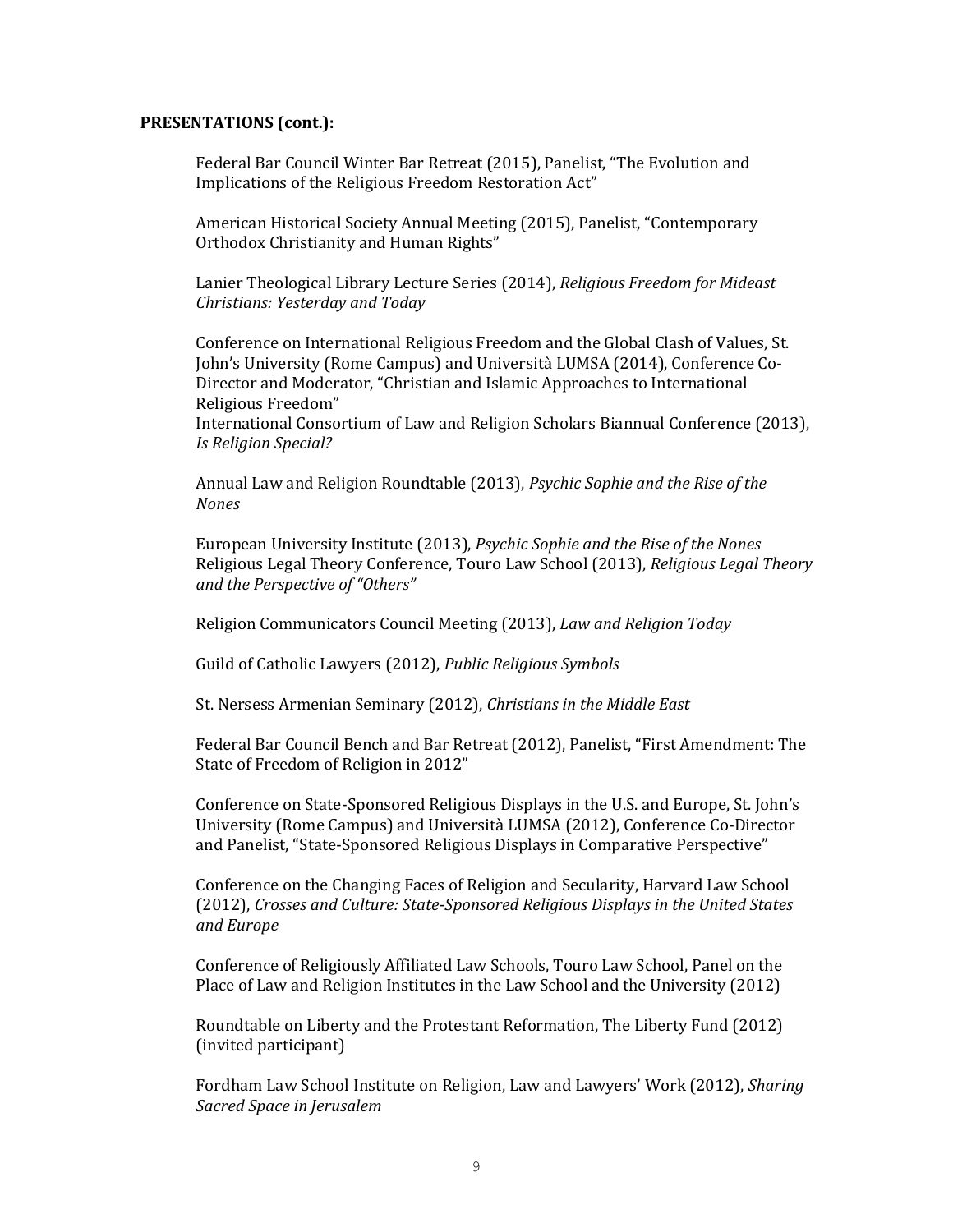First Things Lecture Series (New York) (2012), *Equality for Christians in the Middle East: Yesterday and Today*

Religious Legal Theory Conference: The Competing Claims of Law and Religion, Pepperdine University School of Law (2012), *Crosses and Culture: Public Religious Symbols in the US and Europe*

St. John's Colloquium on Law and Religion (2012), Colloquium Director (papers by Philip Hamburger, M. Cathleen Kaveny, Michael W. McConnell, Ayelet Shachar, Antonin Scalia, and Joseph H.H. Weiler)

Guild of Catholic Lawyers, *Legal Equality for Christians in the Middle East* (2011) Roundtable on International Law, Foreign Law, and the United States Constitution, The Liberty Fund (2011) (invited participant)

Forum 2000 Conference, "Democracy and Law" (Prague) (2011), Panelist, "Religion, Ethics, and Law" and "Religious and Secular Law"

New York Research Roundtable, St. John's Center for International and Comparative Law (2011), Commentator

Symposium, "Where Is the Middle East Heading?", Oasis International Foundation (Venice) (2011), *Ottoman Secularization in the Nineteenth Century: The* Tanzimat *and Christian Minorities*

Symposium on Challenges to International Law, St. John's University Center for International and Comparative Law (2011), Moderator, Panel, "How Should the International Community Be Regulated? Who Should Do It?"

Religious Legal Theory Conference: Religion in Law and Law in Religion, St. John's University School of Law (2010), Conference Director

Conference on Religion and the Secular State: Comparative Perspectives, Catholic University of America (2010), Panelist, Panel on Religious Symbols in Public Space Conference on Laïcité in Comparative Perspective, St. John's University School of Law (Paris Campus) (2010), Conference Director and Moderator, Panel on Laïcité – Current Issues

Conference on Law and Religion, Oxford Society for Law and Religion, Oxford University (2010), Moderator, Panel on Legal Protection of Holy Places

Center for Faith and Work (2010), *Fiqh and Canons: Reflections on Islamic and Christian Jurisprudence*

Conference of Religiously Affiliated Law Schools, BYU Law School, Panel on the Role of Sacred Texts and Traditions in Informing Our Understanding and Engagement of

Jurisprudence (2010), *Fiqh and Canons: Reflections on Islamic and Christian Jurisprudence*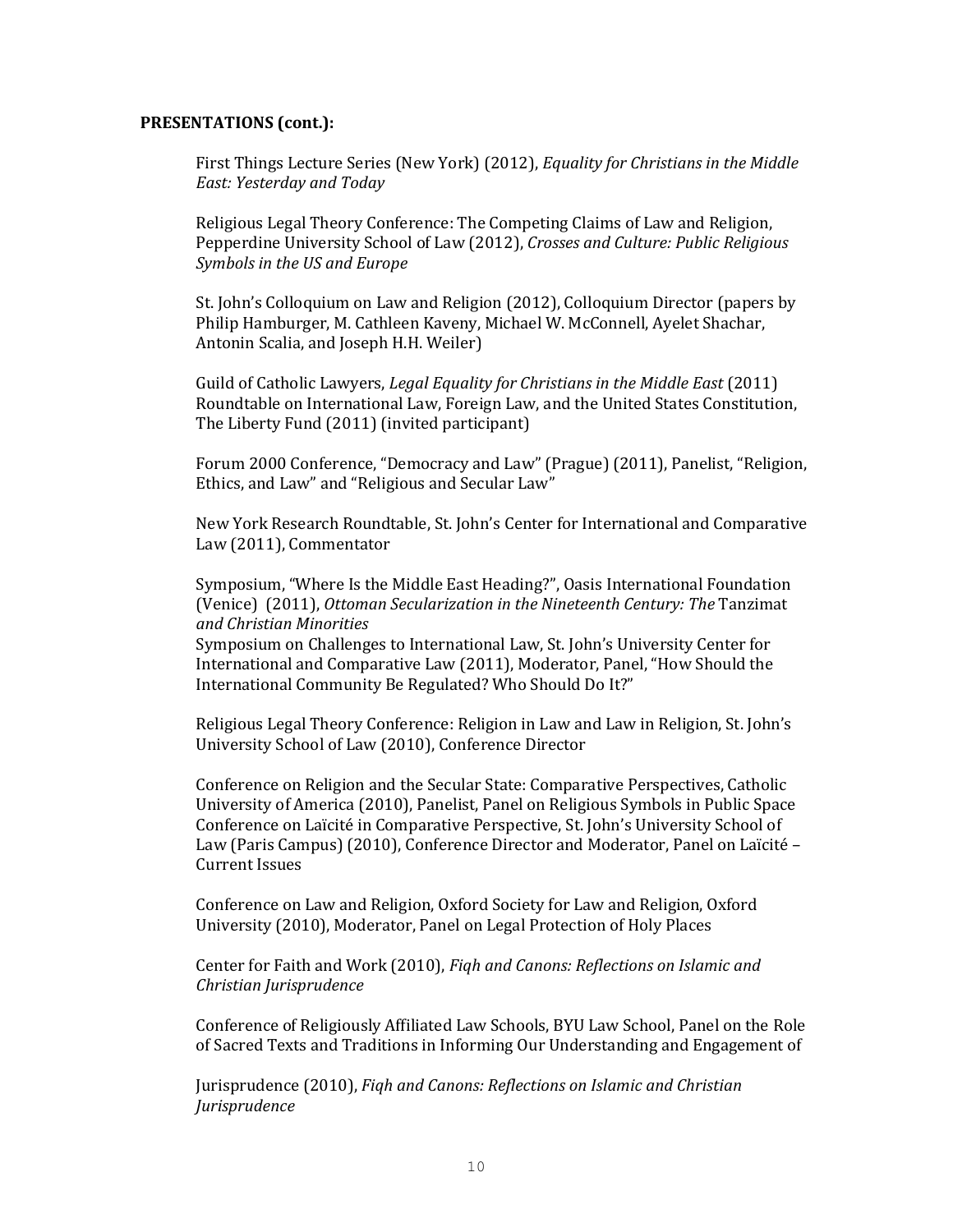Conference on the Armenian Genocide within the Framework of National and International Law, University of St. Thomas School of Law (Minneapolis) (2010), *Legal Reform (Tanzimat) in the Ottoman Empire and the Armenian Genocide*

Faculty Workshop, University of St. Thomas School of Law (Minneapolis) (2010), *Fiqh and Canons: Reflections on Islamic and Christian Jurisprudence*

Annual Conference on Christian Legal Thought, Lumen Christi Institute (2010), *Muslims, Christians, and Law*

Conference on Religious Legal Theory: The State of the Field, Seton Hall Law School (2009), *Muslims, Christians, and Law*

Roundtable on Liberty, Investiture, and the Papal Revolution, The Liberty Fund (2009), Invited Participant

Annual Conference on Christian Legal Thought, Lumen Christi Institute (2009), Moderator, Panel on the Mortgage and Credit Crisis from a Christian Perspective

Fifteenth Annual Law and Religion Symposium, International Center for Law and Religion Studies at Brigham Young University (2008), Moderator, Panel on Religious Perspectives: the Orthodox and Catholic Traditions

Center for Faith and Work (2008), Moderator, Panel on Satisfaction in the Legal Profession

Symposium on The National Security Constitution, St. John's University School of Law (2008), Moderator, Panel on Emerging Issues

Symposium on Public and Private Law in the Global Adjudicative System, Duke University School of Law (2008), *International Arbitration and International Courts*

Faculty Workshop, St. John's University School of Law (2007), *Judging International Judgments*

Faculty Workshop, Willamette University College of Law (2007), *Judging International Judgments*

Center for Faith and Work (2007), Moderator, Panel on the Ethics of Zealous Representation

AALS Annual Meeting, Panel: "Did the First Restatements Implement a Reform Agenda?" (2007), *Williston as Conservative-Pragmatist*

Annual Workshop, American Society of International Law, Interest Group in International Law in Domestic Courts (2006), *International Judgments and "Respectful Consideration": Understanding* Sanchez-Llamas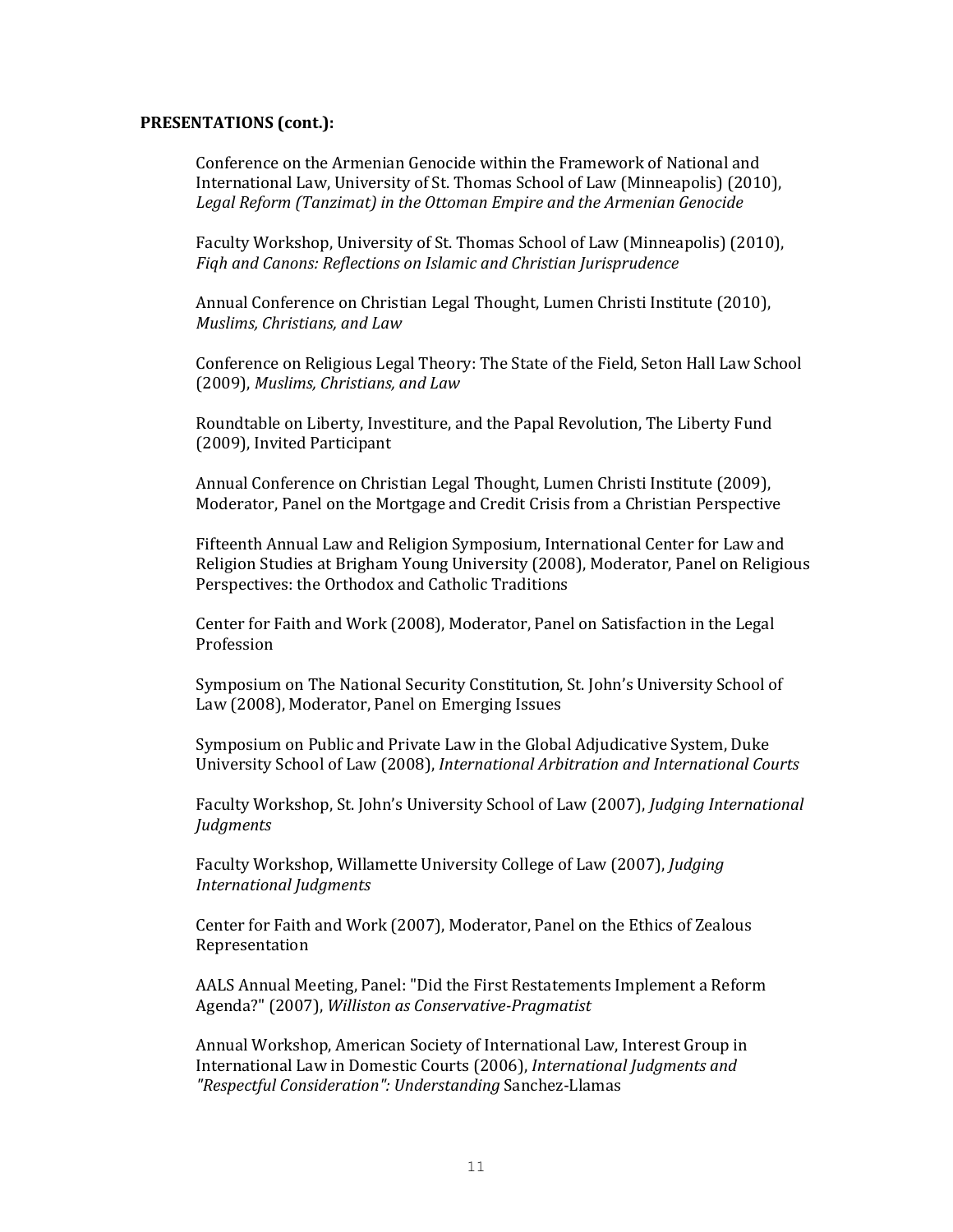International Association of Judges Conference, St. John's University School of Law (2006), Moderator, Panel on International Arbitration and Domestic Judiciaries

Faculty Workshop, Hofstra University School of Law (2006), *International Judgments and National Courts: A Critique of Comity*

Faculty Workshop, St. John's University School of Law (2006), *Formalism in American Contract Law: Classical and Contemporary*

European American Consortium for Legal Education Annual Meeting, Faculty of Law, Ghent University (Belgium) (2005), *Formalism in American Contract Law: Classical and Contemporary*

Faculty Workshop, Seton Hall Law School (2004), *Rediscovering Williston*

Faculty Workshop, Hofstra University School of Law (2004), *Against Global Governance in the WTO*

Faculty Workshop, Loyola University Chicago School of Law (2003), *Rediscovering Williston*

Faculty Workshop, Northwestern University Law School (2003), *Rediscovering Williston*

Faculty Workshop, University of San Diego School of Law (2003), *Rediscovering Williston*

Faculty Workshop, Hofstra University School of Law (2003), *Rediscovering Williston*

Faculty Workshop, Notre Dame Law School (2003), *Enforcement of WTO Rulings: An Interest Group Analysis*

Annual Meeting, American Society of International Law, Interest Group on International Law in Domestic Courts, Fordham Law School (2002), Commentator

World Trade Institute Educational Conference, New York (2002), *Resolving Cross-Border Trade Disputes*

Organization of Women in International Trade, New York Chapter (2002), *WTO Dispute Settlement*

Conference on Traditional Knowledge, Intellectual Property and Indigenous Culture, Cardozo Law School (2002), *National Treatment and Cultural Products*

Institute of Advanced Legal Studies, University of London (2001), *Enforcement of WTO Rulings: An Interest Group Analysis*

International Trade Committee of the New York City Bar Association (2001), *Direct Effect and the WTO*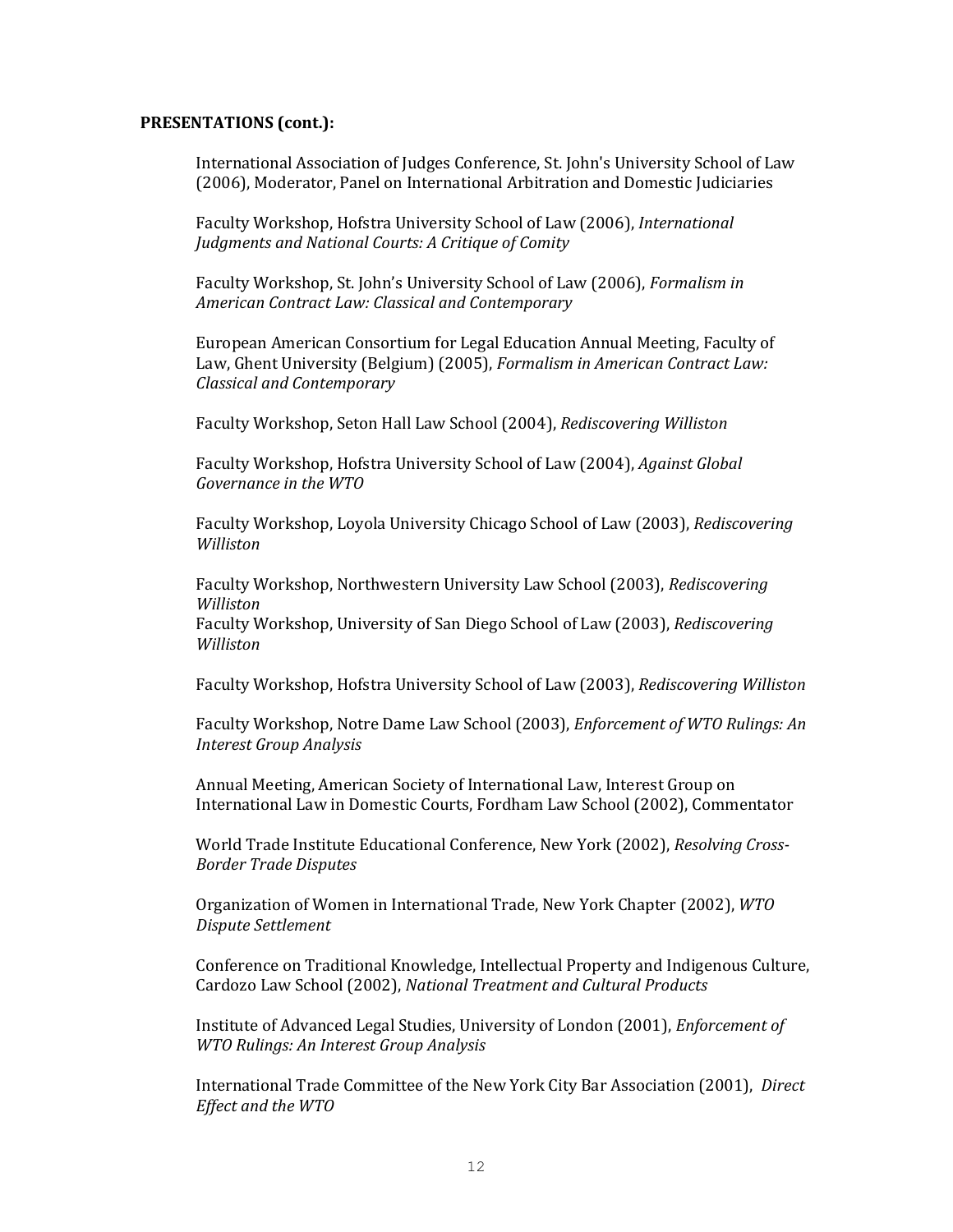2001 Annual Conference, American Society of International Law, International Economic Law Group, Houston, Texas, *Direct Effect and the WTO*

Conference on Transnational Perspectives on Labor and Employment Law, University College Dublin (2000), *Trade and Labor? Why Labor Issues Should Not Be Added to the WTO's Agenda*

Faculty Workshop, International Economic Law Forum, Brooklyn Law School (2000), *Free Trade, Democratic Sovereignty, and the World Trade Organization* (with John O. McGinnis)

Faculty Workshop, International Economic Law Forum, Brooklyn Law School (1999), *Sovereignty, Compliance, and the World Trade Organization: Lessons from the History of Supreme Court Review*

Faculty Workshop, Erasmus University Rotterdam (1997), *The Continuing Vitality of the Nation State in Light of WTO Standards and Other International Trade Standards*

Conference on War Crimes and War Crimes Tribunals: Past, Present, and Future, Hofstra University School of Law (1997), Moderator, Panel on War Crimes Tribunals in the Past

International Trade Committee of the New York City Bar Association (1997), *The WTO's Dispute Settlement Provisions*

Conference on the Bush Administration, Hofstra University (1997), Moderator, International Trade Panel (proceedings published in FROM COLD WAR TO NEW WORLD ORDER 34 (Meena Bose & Rosanna Perotti eds. 2002))

Conference on The Decline of the Nation State and Its Effect on Constitutional and International Economic Law, Cardozo Law School (1996), *The Persistent Nation State and the Foreign Sovereign Immunities Act*

Armenian Judicial Conference, Yerevan, Armenia (1995), *The Role of Law Clerks in the Judicial Process*

### **OTHER ACTIVITIES & AWARDS:**

Board of Editors, *Journal of Law and Religion* (Cambridge), 2020-

Elected Member, American Law Institute, 2010-

Board of Directors, St. Nersess Armenian Seminary, 2013-

Faculty Teaching Award, St. John's University School of Law, 2008, 2010, 2015

Professor of the Year, St. John's Student Bar Association, 2011, 2014, 2019